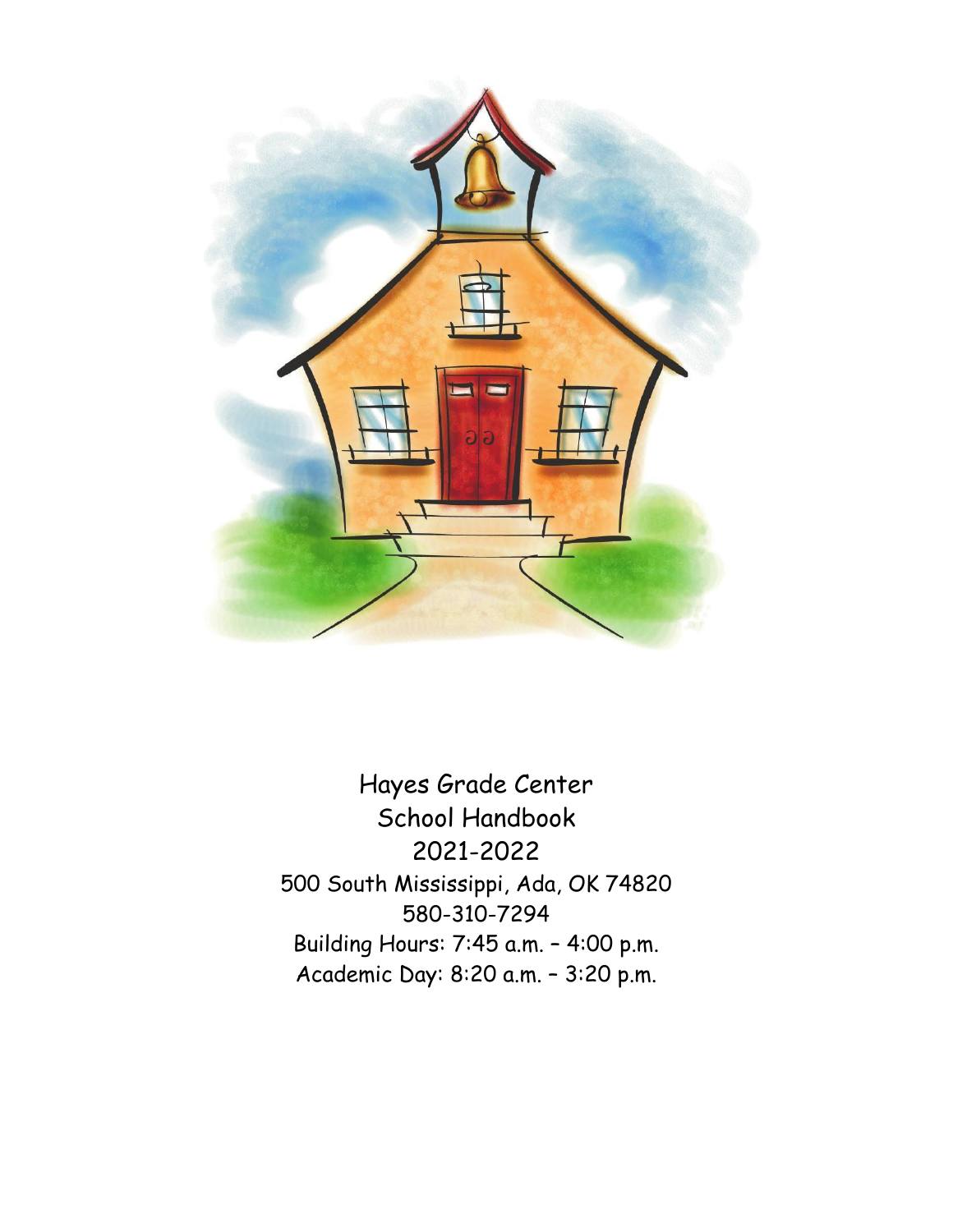# Table of Contents

- I. Introduction
- II. Attendance/ Tardies/ Early Pick-Up
- III. Truancy
- IV. Secure Campus
- V. Before and After School Care
- VI. Breakfast and Lunch/Billing and Payments
- VII. Transportation/Parking
- VIII. Field Trips
- IX. Parent/Teacher Conferences and Report Cards
- X. Accident Insurance
- XI. School illness or injury
- XII. Immunizations
- XIII. Medication
- XIV. Discipline
- XV. Parental Involvement
- XVI. Other Important Reminders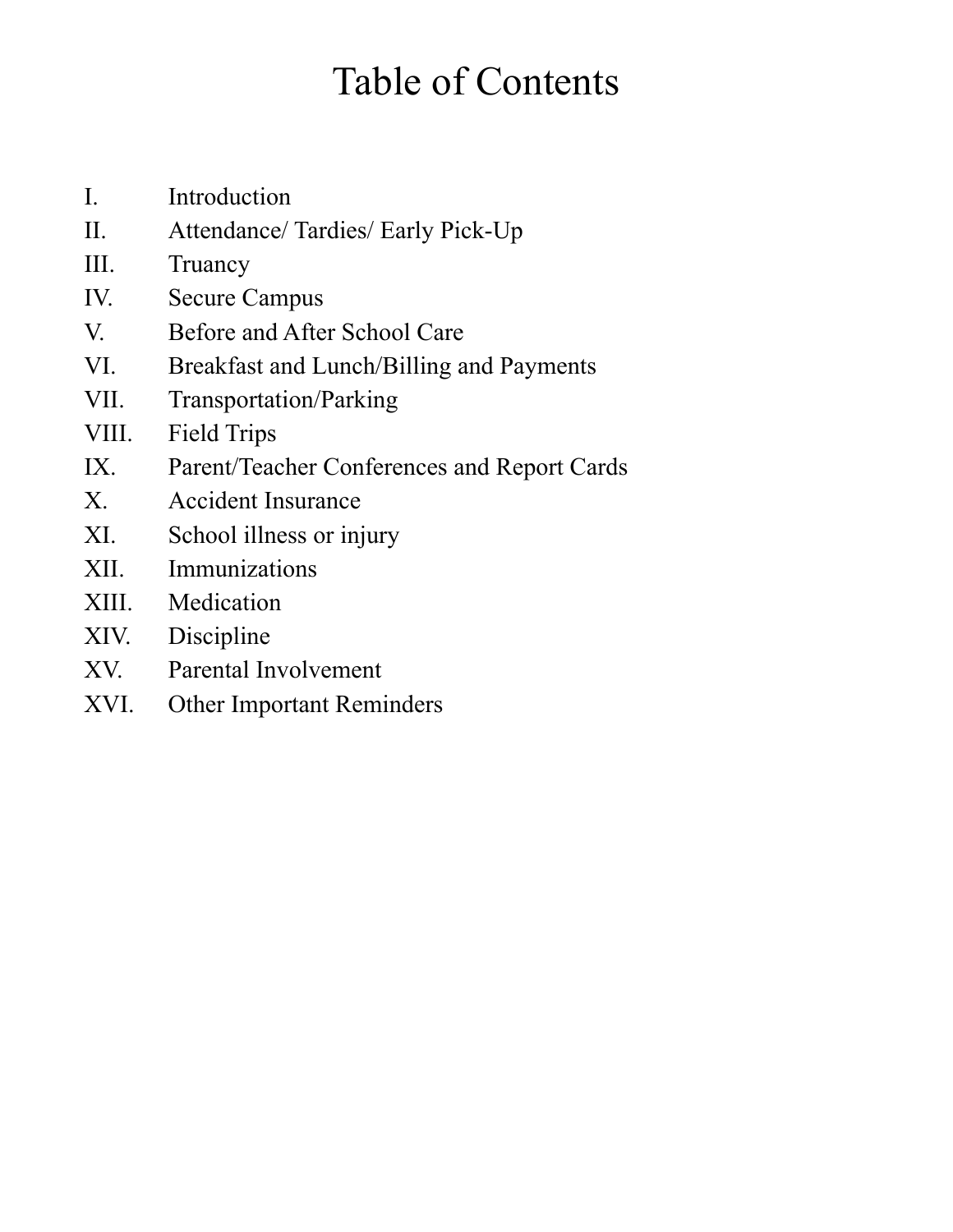### **I. Introduction**

The policies and procedures contained in this handbook have been carefully prepared and presented so that it will be of great value to you while your child is at Hayes Grade Center

#### **Phone numbers:**

Hayes Grade Center Office: 580-310-7294 Ada City Schools Transportation: 580-310-7359 Ada City Schools Food Service: 580-310-7210

#### **Mailing Address:**

500 S. Mississippi Ada, OK 74820

**Building Hours:** Hours are 7:45-4:00. Doors will remain locked until 7:45. Students will report to their classroom upon arrival. Parents will be allowed to escort their student to the classroom only on the first day of school wearing a mask. After the first day, parents will have to use the drive through to drop off their child and will not be allowed to walk in the building. Should you need childcare before or after school LatchKey is available from 6:30 a.m.-7:45 a.m. and 4:00 p.m.-6:00 p.m.

**Class time:** Instruction begins each day at 8:30 a.m. and ends at 3:20 p.m.

**II. Attendance/ Tardiness/ Early Pick-Up**: Your child's attendance is vital to his/her academic success. If your child is sick and cannot attend school, please call the school office so we can document the reason for their absence. When your child returns, please provide a doctor's note documenting their illness.

> Children who arrive after 8:30 a.m. will be counted tardy and can result in the student being counted absent for the first period of the day. If your child should arrive after 8:30 a.m., please sign them in through the office.

If you need to pick up your child before 3:20 p.m. for a scheduled appointment, please come to the office to sign them out and we will call them to the office for you. Picking your child up before 3:20 p.m. will result in an absence for the last period of the day. Absences will be documented according to our district truancy policy and state law.

- **III. Truancy:** The state law requires all Oklahoma children be in attendance a minimum of 80% of the school year. If your child is going to be absent, please call the school to report the nature of the absence. Continued absences and/or excessive tardiness and/or excessive leaving school early will be considered a truant. In this event, a referral will be made to the Pontotoc County Truancy Court. After five absences/tardies/early exits, you will receive a written warning from the Pontotoc County Truancy Court. If attendance does not improve, you will receive a court summons.
- **IV. Visitors:** Visitors are restricted to only those visits that are necessary for educational and safety matters. No visitors will not be allowed to eat in our cafeteria.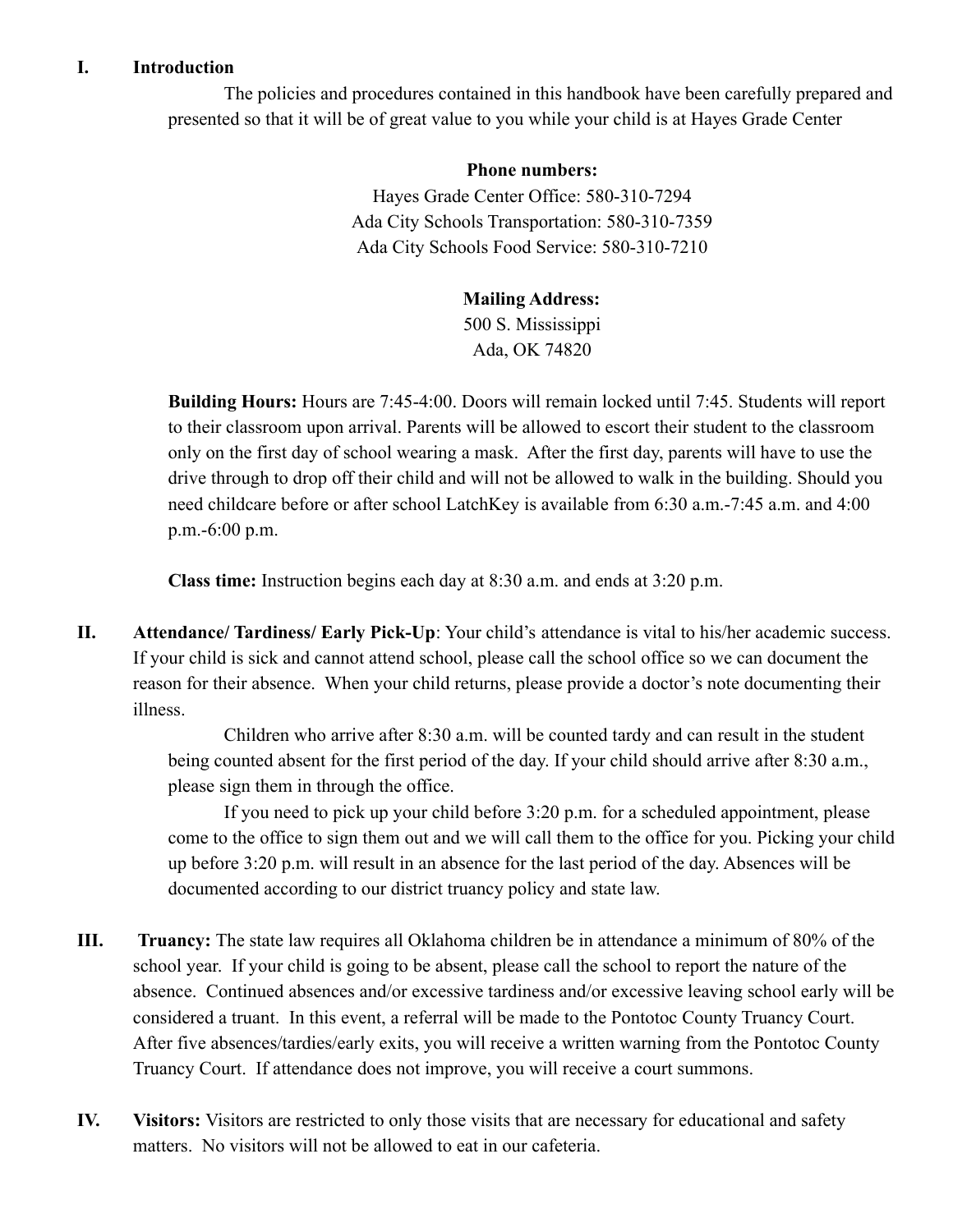- **V. Secure Campus:** The staff at Hayes Grade Center is committed to a safe and secure environment for learning. Students will only be able to leave the school grounds with authorized adults. (Authorized adults are specified by the parent/guardian at the time of enrollment.) Please have your identification available.
- **VI. Before and After School Care:** For the children of working parents, we provide a safe and secure environment before and after school. Students may not arrive or enter the building prior to 7:45. The students may enter the building through the gym doors. Latchkey will provide on-site afterschool care.
- **VII. Breakfast and Lunch/ Billing and Payments:** Breakfast will be served from 7:45 a.m. to 8:20 a.m. If your child does not ride the bus and plans to eat breakfast at school, please have him/her to school by 8:00 a.m. Breakfast, lunch and after school program balances are reflected in one combined total on your child's lunch bill. Payment can be made to your child's teacher, in the Hayes Office, or online at [www.adacougars.net](http://www.adacougars.net) by clicking on the E-Funds icon.

For any questions or concerns regarding your child's lunch bill, you can reach the Ada City Schools' cafeteria office at 580-310-7210.

**VIII. Transportation/Parking:** Please have an after school transportation plan and indicate it on the enrollment form. If you must change after school plans, please make any transportation changes by calling the school office before 2:30 p.m. Otherwise the child will be sent home his/her usual way. Please do not expect your child to communicate transportation changes to his/her teacher. **We will not accept any transportation changes unless they are in writing and signed by a parent, or a call from the parent has been made to the school.** Transportation changes include any changes made to the list of those authorized to pick up your child. Please do not e-mail or text your child's teacher transportation changes. **All transportation changes MUST go through the office.**

> Parents of Hayes students may select one of the following options to pick up their child from school each day: STUDENTS WILL NOT BE DISMISSED FROM THE OFFICE.

## a. **Car-rider line**-

**First Grade**: Parents may enter parent pick up by driving east on 14<sup>th</sup>, south on Francis and west on  $16<sup>th</sup>$ . Parents must remain in their car and drive through the circle drive on  $16<sup>th</sup>$  Street. A sign for your car with your child's name will be provided. Those who do not have a car rider sign or you will be asked to park and enter the office with your identification.

Second Grade: Parents may enter parent pick up by driving east on 14<sup>th</sup>, south and Francis and west on  $15^{\text{th}}$ . Parents must remain in their car and drive through the circle drive on  $16<sup>th</sup>$  Street. A sign for your car with your child's name will be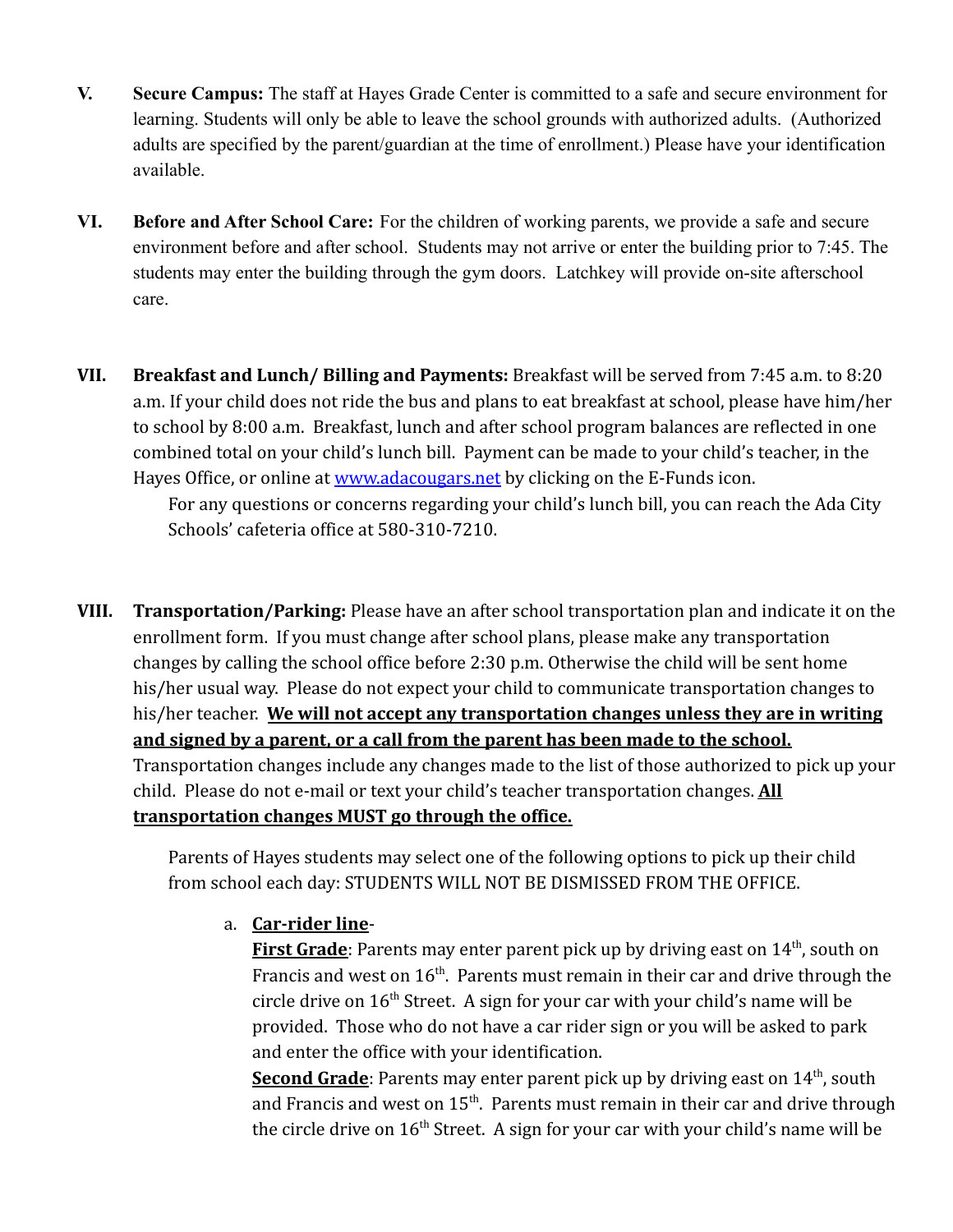provided. Those who do not have a car rider sign or you will be asked to park and enter the office with your identification.

- b. **Bus Riders** A list of available busses and stops is provided in your Ada City Schools' handbook or you can pick up a copy of that list in the office. Your student will be assigned a bus number/stop at enrollment.
- c. **Latchkey (After school program)**-please refer to the "Before and After School" section of this handbook for information regarding this program or visit [www.latchkey.us](http://www.latchkey.us) . Latchkey can also be reached at (405)236-2069.

Ada City Schools provide safe bus transportation to all students who are legally eligible to ride to and from school. All students are required to wear masks on the bus. Students must follow all bus rules and behave appropriately. The driver of the bus is a school official and has the same authority concerning students as teachers. Misconduct will be reported immediately to the transportation director or principal. The transportation director and building principal will determine whether or not the student is still eligible to ride the bus.

In the mornings, you may use the circle drive in front of the school to drop off your child. For your child's safety, do not drop your child off in the middle of the street or on the south side of  $16<sup>th</sup>$  street. Wait in the circle drive and a teacher will help your child out of the car and into the building.

**IX. Field Trips: Update: Due to COVID-19, field trips will be planned tentatively.** On occasion our students will have the opportunity to have educational experiences beyond the classroom. When these occasions arise, written permission by a parent is required. Without permission, the child will not be allowed to participate. These field trips will be made available to only those children currently enrolled at Hayes Grade Center. Parents are not allowed to ride the bus to field trips and siblings are not allowed to attend. Students must ride the bus to and from a field trip.

.

**X. Parent/Teacher Conferences and Report Cards:** Scheduled conferences will be held twice a year. Parents will be given the opportunity to select a specific time on conference day from a list provided by the teacher. Because parent/teacher communication is an important part of your child's education, parents are urged to attend both conferences each year. You are welcome to schedule a conference at any time.

> Grades will be determined by a student's performance on class work and tests. The Grading scale is as follows:

90-100 % A 80-89 % B 70-79 % C 60-0%NP (Not proficient)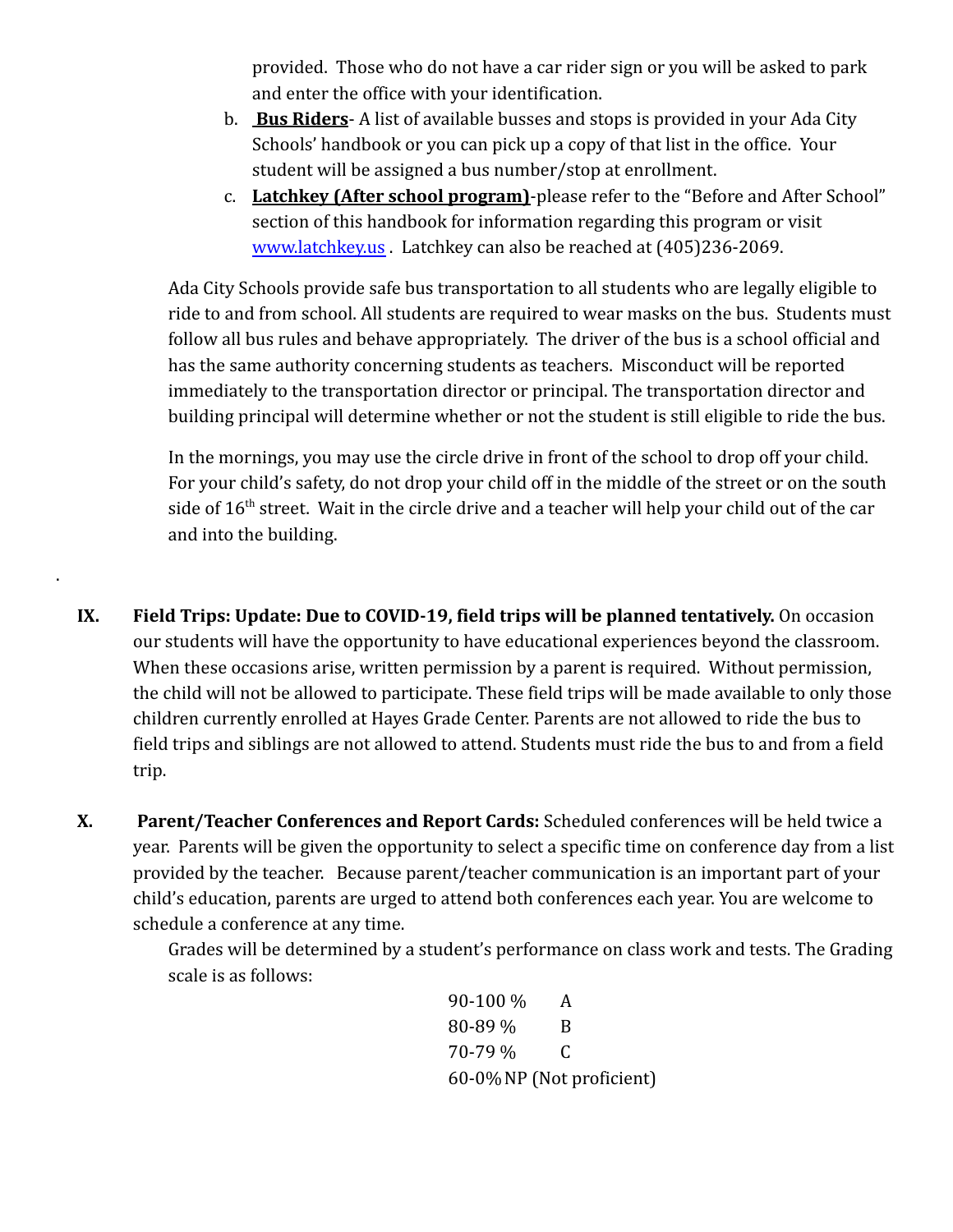- **XI. Accident Insurance:** Information pamphlets are available in the school office for those desiring accident insurance for their children attending school. Premiums are paid by the parents directly to the private insurance agency. The school does not provide accident insurance.
- **XII. Protocols for Health and Wellness :** Every effort will be made to contact the parent in the event your child is injured or becomes ill at school. **Keep the school informed of any changes to contact information such as phone number or address.** We will render simple first aid when needed. Topical medication will also be administered when needed, with parent consent. If emergency medical attention is necessary and a parent cannot be located, your child will be taken to the emergency room of a hospital unless you have given instructions to the contrary. An ambulance will be called when necessary.
- **XIII. Communication:** Communication with the Ada City Schools will be in various forms. District wide school messenger, social media and district website (adacougars.net) will provide information to parents on district news and Hayes specific news. Teachers will communicate by google classroom and remind/dojo.

## **XIV. Immunizations**

All students entering Ada City Schools for the first time must have the following immunizations: 5-DPT 4-Polio/IPV

3-Hep B 2-Hep A 2- MMR

Chicken Pox- vaccine or documentation of illness

When a student receives immunizations or booster at any time during the school year, please send a report to the school to update their records.

**XV. Medication:** Designated school employees may administer prescription drugs with written permission from the parents and physician. A form requiring physician signature is required to authorize administration of prescription drugs. **Absolutely no prescription medication will be administered on school premises without written consent from both the parent and prescribing physician.**

> State law requires that directions for administering a prescription medicine be listed on the label as authorized by a licensed physician. Small containers labeled for school use may be prepared at the pharmacy and left at school for the duration of the illness.

> The school is not allowed to give a student Tylenol, Ibuprofen, cough medicine, etc. without written permission from the parent. Non-prescription medication can be administered in certain situations only as determined school nurse, as long as a form providing written